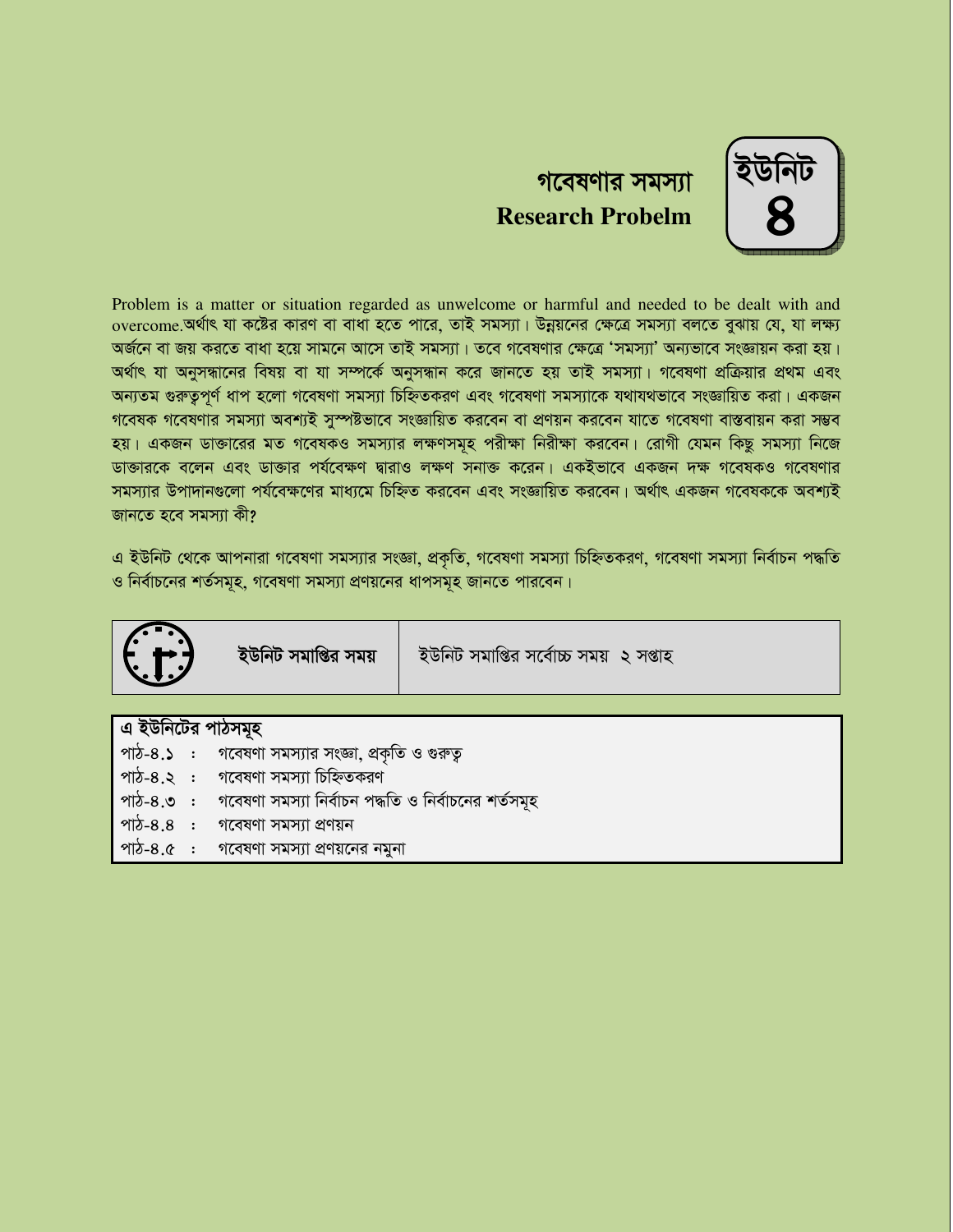# গবেষণার সমস্যার সংজ্ঞা, গুরুতু

# **Definition and Importance of Research Problem**

উদ্দেশ্য

এই পাঠ শেষে আপনি–

পাঠ ৪.১

গবেষণা সমস্যার সংজ্ঞা ও প্রকৃতি ব্যাখ্যা করতে পারবেন।

#### গবেষণা সমস্যার সংজ্ঞা

#### **Definition and Importance of Research Problem**

সাধারণ অর্থে গবেষণা সমস্যা হলো যা অনুসন্ধানের বিষয় এবং যা নিয়মতান্ত্রিক বা পদ্ধতিগতভাবে অনুসন্ধান করে জানতে হয়। অন্যভাবে বলা যায়, গবেষণা সমস্যা হচ্ছে একটি বিষয় বা অবস্থা যা তাত্ত্বিক ও ব্যবহারিক বা প্রায়োগিক দিক থেকে এক বা একাধিক দক্ষ ও অভিজ্ঞ গবেষকবৃন্দের দ্বারা পরিচালিত কর্মকাণ্ডের মাধ্যমে উক্ত অবস্থার যৌক্তিক বা প্রয়োগযোগ্য সমাধান খুঁজে বের করা সম্ভব হয়।

এ প্ৰসঙ্গে Zikmund Babin and Griffin বলেন, "A problem is a perceived difficulty, a feeling of discomfort with the way things are, a discrepency between what some one belives should be and what is." **Notice** সমস্যা হলো এক ধরনের উপলব্ধ অসুবিধা, কোনো বম্ভর অবস্থানগত কারণে অনুভূত অস্বাচ্ছন্দ্য, কারো প্রত্যাশা ও বাস্তবতার মধ্যকার অসামঞ্জস্য।

এ অনুযায়ী যখন তিনটি অবস্থা বিরাজ করে, তখন সেখানে গবেষণা সমস্যা তৈরি হয়। সেগুলো হলো:

- যখন বিশেষ একটি অবস্থায় কী আছে এবং কী হওয়া উচিত– এরূপ পার্থক্য থাকে;
- কেন এ ধরনের পার্থক্য সে বিষয়ে জানতে যদি গবেষক কৌতূহলী হন;
- অন্তত দুটি সম্ভাব্য ও আপাতত ন্যায়সঙ্গত সমাধান তাতে নিহিত থাকে।

গবেষণা সমস্যা সম্পর্কে C. R. Kothari বলেছেন "A research problem, in general, refers to some difficulty which a researcher experiences in the context of either a theoretical or practicial situation and wants to obtain a solution for the same." অৰ্থাৎ গবেষণা সমস্যা বলতে সাধারণভাবে কিছু জটিলতাকে বুঝায় যা একজন গবেষক তাত্তিক বা বাস্তব পরিস্থিতিতে অভিজ্ঞতা অর্জন করে এবং যার সমাধান দিতে চায়।"

গবেষণা সমস্যার কিছু উপাদান (Components) আছে, যা সহজেই চিহ্নিত করা যায়।

- যেখানে কোনো ব্যক্তি বা গোষ্ঠী থাকবে এবং তাদের অসবিধা বা সমস্যা নিহিত থাকবে।  $(i)$
- (ii) যেখানে অবশ্যই সুনির্দিষ্ট উদ্দেশ্যাবলি থাকবে যা অর্জনযোগ্য। কারো কোনো চাওয়া বা চাহিদা না থাকলে সেখানে কোনো সমস্যাও থাকবে না।
- (iii) উদ্দেশ্য অর্জনের জন্য একাধিক বিকল্প উপায় থাকবে।
- (iv) বিকল্প উপায় নির্বাচনে গবেষক সন্দিহান হতে পারেন এবং তা নিরসনে গ্রহণযোগ্য পদ্ধতি সুপারিশ করবেন।

সুতরাং পরিস্থিতি বা পরিবেশের আলোকে বিদ্যমান জটিলতা বা অসুবিধাসমূহ দূর করার জন্য গবেষক কর্তৃক প্রদত্ত একাধিক বিকল্প উপায় সম্বলিত কাৰ্যক্ৰম হলো গবেষণা সমস্যা।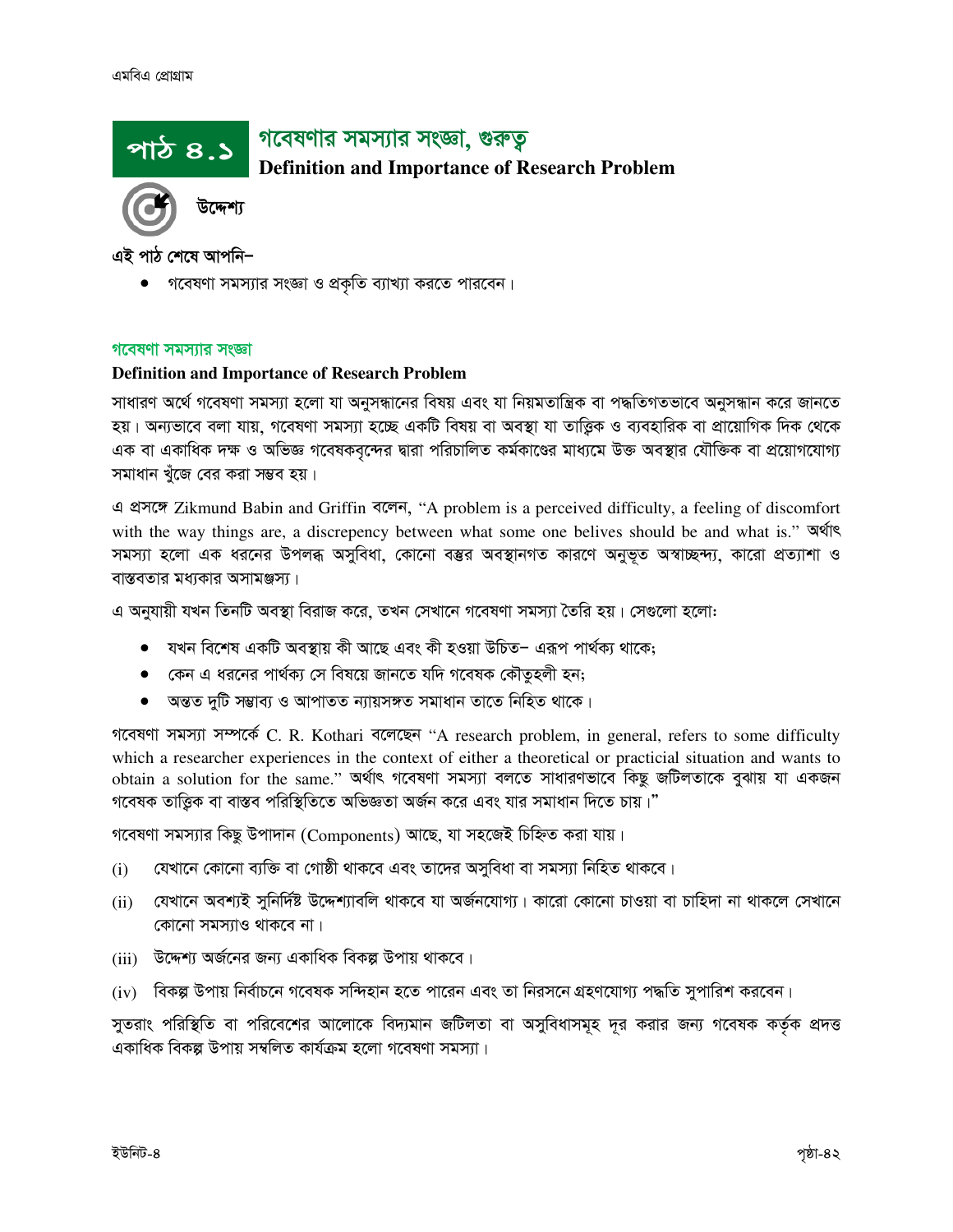#### গবেষণা সমস্যা সংজ্ঞায়নের গুরুতু

#### **Importance of Defining Research Problem**

যে কোনো সমস্যাকে যথাযথভাবে চিহ্নিত করতে পারলে সমাধান অর্ধেক এমনিতেই হয়ে যায়। এ কথা থেকে বোঝা যায়, গবেষণা সমস্যা যথার্থভাবে চিহ্নিত করে তা বিবৃত করার গুরুত্ব কতখানি। নিম্নে সমস্যা সংজ্ঞায়নের গুরুত্ব উল্লেখ করা হলো:

- ১. সমস্যা সমাধানের প্রথম পদক্ষেপ : যে কোন অধ্যয়নের মত গবেষণার সমস্যা সংজ্ঞায়ন সমস্যা সমাধানের প্রথম পদক্ষেপ হিসেবে অত্যন্ত গুরুতুপূর্ণ।
- ২. সঠিক নির্দেশনা প্রদান: ভুলভাবে সংজ্ঞায়িত গবেষণা সমস্যা গবেষককে বিপথের নির্দেশনা দেয়। সঠিক সংজ্ঞায়ন সঠিক পথে এগোতে সহযোগিতা করে।
- ৩. সঠিক পদ্ধতি বাছাই: গবেষণার তথ্য আহরণের জন্য সঠিক পদ্ধতি বাছাই করে তা প্রক্রিয়াকরণের পদ্ধতি সম্পর্কেও নির্দেশনা দেয় সুলিখিত গবেষণা সমস্যা।
- ৪. বিষয় নির্ধারণে সহযোগিতা: গবেষণা সমস্যা সমাধানের জন্য গবেষণা সম্পর্কীত সাহিত্যের বিষয়, রচনার সময়কাল পর্যালোচনা করে রিসার্চ গ্যাপ বা গবেষণা শূণ্যতা নির্ণয় করা হয়। আর এসব কিছুই গবেষণা সমস্যার সঠিক বিষয় নিৰ্ধারণে সহায়তা করে।
- ৫. প্রাসঙ্গিক ডেটা বের করা: অপ্রাসঙ্গিক ডেটা থেকে প্রয়োজনীয় এবং প্রাসঙ্গিক ডেটা বের করার জন্য সুনির্দিষ্ট গবেষণা সমস্যার সংজ্ঞায়ন করতে হয়।

তাই বলা যায়, কখনো কখনো সমস্যা সমাধানের চেয়ে সমস্যার ভিত দাঁড় করিয়ে তাকে যথাযথভাবে উপস্থাপন করাই সব থেকে গুরুত্বপূর্ণ। গবেষণা সমস্যার আলোকে গবেষণা নকশা করে ধাপে ধাপে সমাধানের চূড়ান্ত গন্তব্যে পৌছানো হয়।

# সারসংক্ষেপ

গবেষণা সমস্যা হলো একজন গবেষকের নিকট তাত্তিক বা বাস্তব অভিজ্ঞতা, যা তিনি একটি নির্দিষ্ট প্রক্রিয়ার মাধ্যমে সমাধান করতে চান। সমস্যা অবশ্যই ব্যক্তি বা গোষ্ঠী সম্পর্কিত হবে। সমস্যাকে ঘিরে অবশ্যই কিছু উদ্দেশ্য থাকবে। উদ্দেশ্যগুলো অবশ্যই অর্জনযোগ্য হবে এবং এর জন্য একাধিক বিকল্প উপায় থাকবে। সম্ভাব্য বিকল্পগুলোর আপেক্ষিক কার্যকারিতা সম্পর্কে গবেষকের নিকট অবশ্যই উত্তর থাকতে হবে। সমস্যাকে ঘিরে একটি সহায়ক পরিবেশ থাকবে।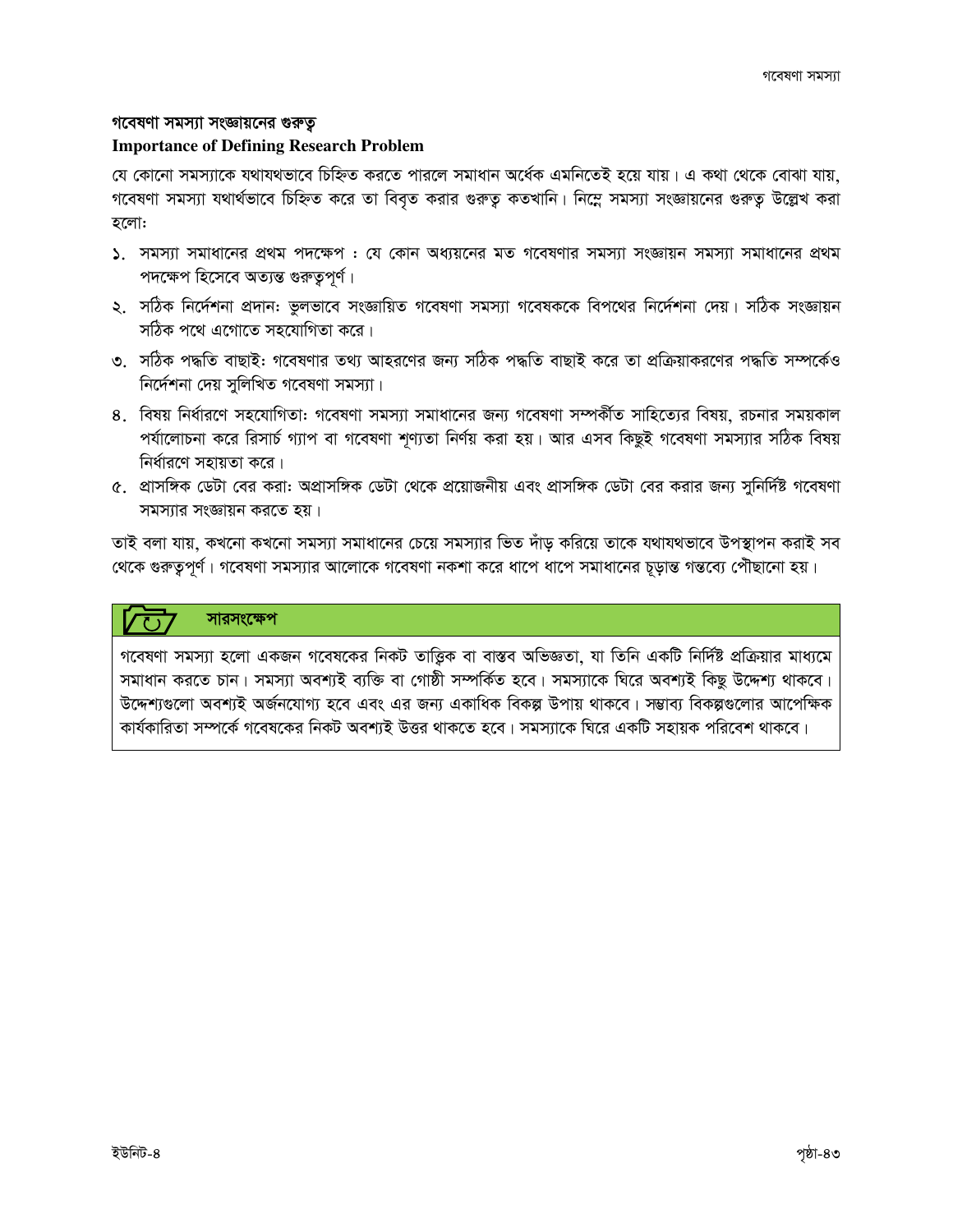

এ পাঠ শেষে আপনি–

গবেষণা সমস্যা চিহ্নিত বা সনাক্ত করতে পারবেন।

### গবেষণার সমস্যা চিহ্নিতকরণ

#### **Identification of Research Problem**

আমরা জানি যে, যেকোনো সমস্যাকে যথাযথভাবে চিহ্নিত করতে পারলে এমনিতেই অর্ধেক সমাধান হয়ে যায়। আর এ কারণে গবেষণার প্রাথমিক ও গুরুত্বপূর্ণ ধাপ হলো বিরাজমান সমস্যা হতে গবেষণাযোগ্য সমস্যা চিহ্নিত করা। এ কথাতো ঠিক সমাজের সকল সমস্যার সমাধান শুধু গবেষণা দ্বারা সম্ভব নয়। একটি বৈজ্ঞানিক অনুসন্ধানের শুরু হয় সমস্যা দিয়ে। বৈজ্ঞানিক পদ্ধতিতে গবেষণা করতে হলে প্রথম কাজ হলো গবেষণার উপযোগী বিষয় বা সমস্যা চিহ্নিত করা। গবেষণা সমস্যার নিম্নোক্ত বৈশিষ্ট্য থাকা আবশ্যক।

- ১। যে সকল সমস্যা জটিল ও যার সমাধান কাম্য এবং তা গবেষণার উপযোগী।
- ২। যে সকল সমস্যার সমাধান সম্ভব বলে প্রত্যাশা করা যায়।
- ৩। বিষয়টি এমন হবে যে, তাকে হৃদয়াঙ্গম বা বিশ্লেষণ করতে বা কার্যকারণ সম্পর্কে ব্যাখ্যা করার জন্য যথেষ্ট জ্ঞানের অভাব রয়েছে।
- ৪। উপরিউক্ত সমস্যার সঠিক বিবরণ ও ব্যাখ্যা প্রদানের জন্য উপযুক্ত জ্ঞানের অভাবের দরুন গবেষণার মাধ্যমে জ্ঞান অর্জনের প্রয়োজনীয়তা রয়েছে।
- ৫। বিষয় বা সমস্যাটি গবেষণাযোগ্য হতে হবে। অর্থাৎ সমস্যাটি এমন হবে যাকে বিশ্লেষণ করার জন্য বৈজ্ঞানিক পদ্ধতি প্রয়োগের সুযোগ থাকতে হবে।
- ৬। সমস্যাটি পরিমাপযোগ্য হতে হবে।

N. K. Malhotra তাঁর Marketing Research An App Orientation গ্রন্থে গবেষণা সমস্যা চিহ্নিতকরণের একটি মডেল দিয়েছেন। নিম্নে তা দেখানো হলো: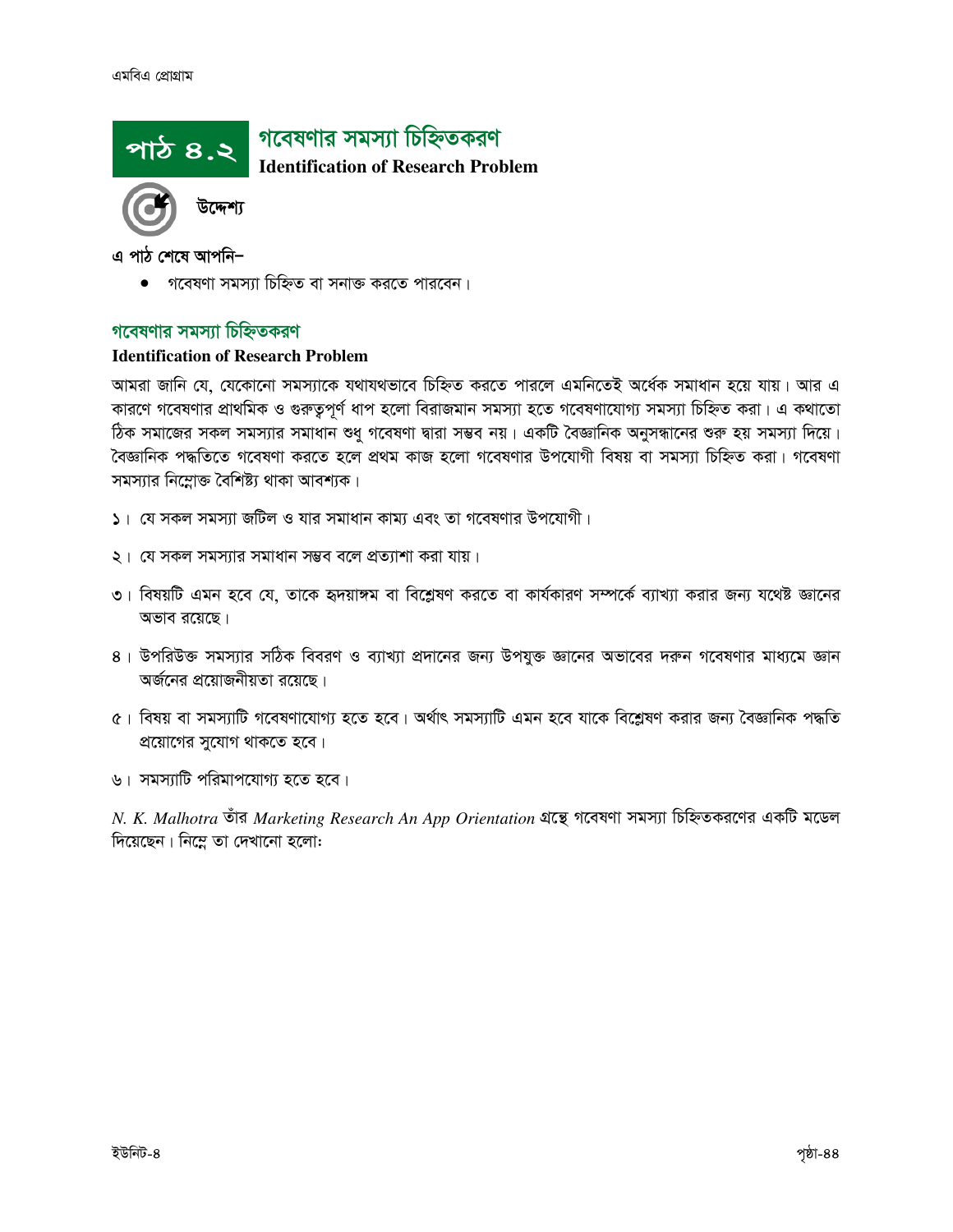

### চিত্রঃ গবেষণা সমস্যা চিহ্নিতকরণের পদক্ষেপসমূহ

সুতরাং, গবেষণা সমস্যা চিহ্নিতকরণের প্রাথমিক কাজ হিসেবে গবেষককে বিভিন্ন সিদ্ধান্ত গ্রহণকারীর সাথে আলোচনা, বিশেষজ্ঞ প্যানেলদের সাক্ষাৎকার গ্রহণ, মাধ্যমিক তথ্য উপাত্ত বিশ্লেষণ এবং কোনো কোনো ক্ষেত্রে গুণগত গবেষণার সাহায্য নিতে হয়। এ কাজগুলো গবেষককে সমস্যার পরিবেশগত পটভূমি অনুধাবন করতে সহায়তা করে। সমস্যার সাথে সংশ্লিষ্ট কিছু নির্দিষ্ট গুরুত্বপূর্ণ পরিবেশগত উপাদান অবশ্যই মূল্যায়ন করা উচিত। তাহলেই যথার্থ ব্যবসায় গবেষণায় সমস্যা চিহ্নিতকরণ করা সম্ভব হবে। সর্বোপরি এ সকল গবেষণা সমস্যা সমাধানের বিকল্প উপায় (Approach) থাকতে হবে।

# সারসংক্ষেপ

গবেষণা সমস্যা চিহ্নিতকরণের প্রাথমিক কাজ হলো গবেষককে দেখতে হবে সমস্যাটি সমাধানযোগ্য ও গবেষণার উপযোগী কিনা। এজন্য গবেষককে বিভিন্ন নীতিনির্ধারক এর সাথে আলোচনা করে, বিষয় বিশেষজ্ঞ প্যানেলদের সাক্ষাৎকার গ্রহণ করে প্রাপ্ত তথ্য উপাত্ত বিশ্লেষণ করতে হবে। গবেষক অবশ্যই সমস্যার পরিবেশগত পটভূমি বিবেচনা করবেন।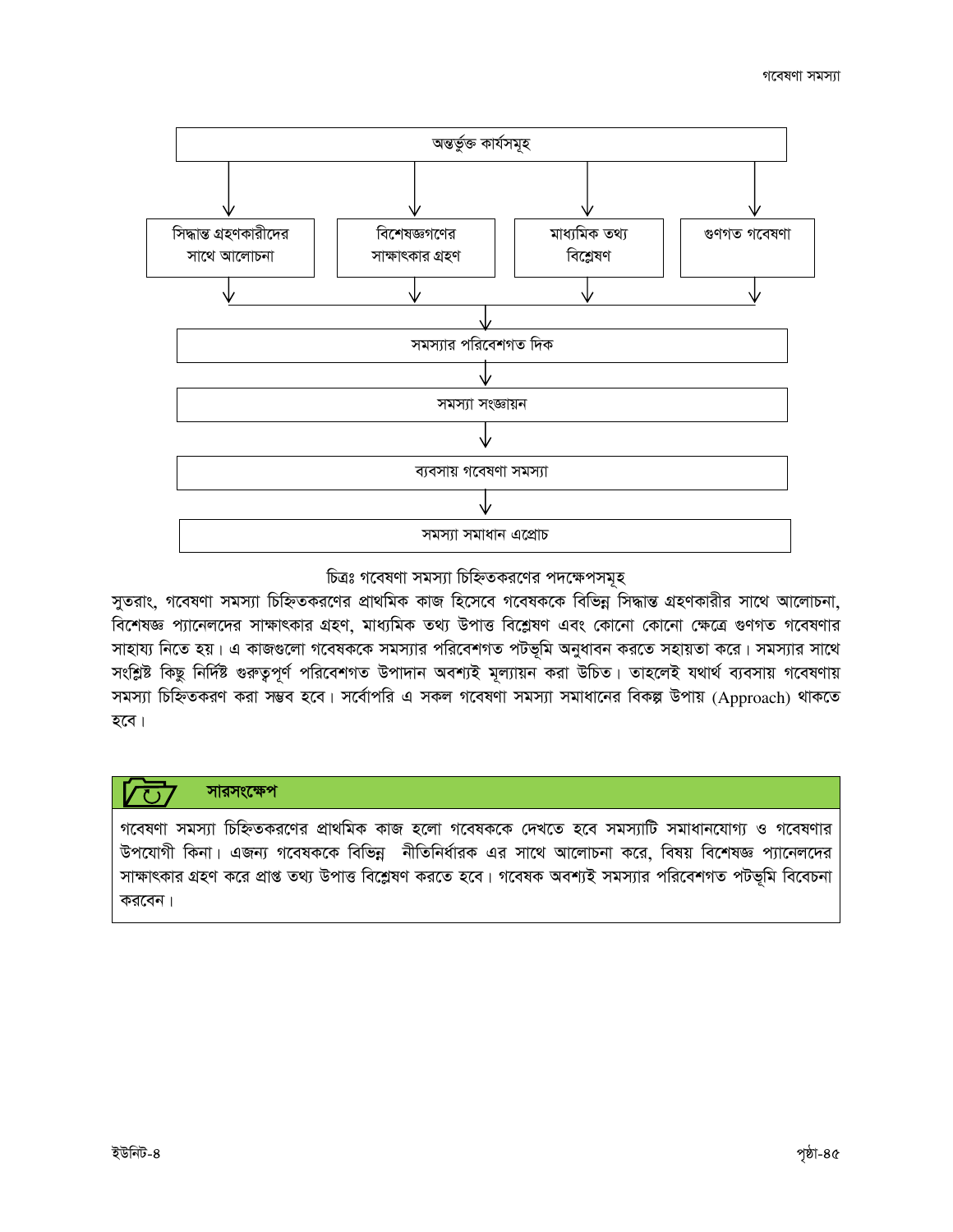# | গবেষণার সমস্যা নির্বাচন পদ্ধতি ও নির্বাচনের শর্তসমূহ পাঠ ৪.৩

# **Selection Procedure and Conditions of Research Problem**



এ পাঠ শেষে আপনি–

- গবেষণা সমস্যা নিৰ্বাচন পদ্ধতি বৰ্ণনা করতে পারবেন;
- গবেষণা সমস্যা নির্বাচনের শর্তসমূহ ব্যাখ্যা করতে পারবেন।

### গবেষণা সমস্যা নিৰ্বাচন পদ্ধতি

### **Selection Procedure of Research Problem**

গবেষণা সমস্যা নিৰ্বাচন একটি জটিল ও সজনশীল কাজ। বেশ কিছু প্ৰতিবন্ধকতা এড়িয়ে গবেষককে অত্যন্ত সতৰ্কতার সাথে গবেষণা সমস্যা নির্বাচন করতে হয়। একটি পদ্ধতি বা কৌশল অনুসরণ করে গবেষককে উক্ত কাজটি করতে হয়। যে সকল ধাপ বা পদক্ষেপ অনুসরণ করা হয় তা নিমুরূপ:

- $(5)$  সমস্যার সাধারণ বিবৃতি;
- (২) সমস্যার প্রকৃতি অনুধাবন;
- (৩) বিদ্যমান সাহিত্য পর্যালোচনা;
- $(8)$  আলোচনার মাধ্যমে ধারণার উন্নয়ন;
- (৫) গবেষণা সমস্যাকে ভিন্নরূপে কার্যকর প্রস্তাবনা আকারে পেশ।

নিম্নে সংক্ষেপে তা আলোচনা করা হলো:

(১) সমস্যার সাধারণ বিবৃতি (Statement of the Problem in General Way): শুরুতেই কিছু ব্যবহারিক বিষয়, কিছু বিজ্ঞানভিত্তিক বা বুদ্ধিবৃত্তিক আগ্রহের বিষয় মাথায় রেখে বিশদ আকারে কিন্তু সাধারণভাবে সমস্যাটি বিবৃত করতে হবে। এজন্য গবেষক যে বিষয়কে সমস্যা হিসেবে মনে করছেন তা গভীরভাবে মনোনিবেশ করতে হবে। সামাজিক বা ব্যবসায় গবেষণার ক্ষেত্রে গবেষক প্রয়োজনে মাঠ পর্যায়ের পর্যবেক্ষণ এবং প্রাথমিক জরিপ কাজ পরিচালনা করতে পারেন, যাকে বলা হয় পাইলট জরিপ (Pilot survey)। এরপর গবেষক নিজে সমস্যাটির একটি বিবৃতি দিতে সক্ষম হবেন। এ কাজটি করার জন্য তিনি নির্দেশকের বা বিষয়ভিত্তিক নির্দেশকের পরামর্শ নিতে পারেন। অর্থাৎ গবেষক সমস্যাকে narrow down বা দারুনভাবে ফোকাস করতে সক্ষম হবেন।

(২) সমস্যার প্রকৃতি অনুধাবন (Understanding the Nature of Problem): এ ধাপে গবেষককে সমস্যার উৎস, প্রকৃতি সম্পর্কে পরিষ্কার ধারণা থাকতে হবে। এ সমস্যা অনুধাবনের উৎকৃষ্ট উপায় হলো কে বা কারা প্রথম এবং কী উদ্দেশ্যে প্রথম সমস্যাটি উত্থাপন করেছিলো তাঁদের সাথে আলোচনা করা। আর সমস্যাটির অবতারণা যদি গবেষক নিজেই করে থাকেন, তাহলে সাধারণ বিবৃতিতে যে বিষয়গুলো উল্লেখ করেছেন সেগুলো অবশ্যই পুনরায় বিবেচনা করা উচিত। সবচেয়ে ভালো সংশ্লিষ্ট সমস্যা বা সমরূপ সমস্যা সম্পর্কে যারা ভাল জ্ঞান রাখেন তাঁদের সাথে আলোচনা করা। যে পরিবেশের মধ্য দিয়ে গবেষণাটি পরিচালিত হবে সে বিষয়ও গবেষককে অনুধাবন করতে হবে।

(৩) বিদ্যমান সাহিত্য পর্যালোচনা (Review of Available Literature): গবেষণা সমস্যার কার্যকর সংজ্ঞা স্থির করার জন্য গবেষককে সংশ্লিষ্ট বিষয়ে যত সাহিত্য আছে, তা পর্যালোচনা করতে হবে। যার অর্থ হলো এ বিষয়ের সংশ্লিষ্ট তত্ত, রিপোর্ট, রেকর্ড এবং সাহিত্য সম্পর্কে গবেষক সুপরিচিত হবেন। সংশ্লিষ্ট সমস্যা নিয়ে ইতোপূর্বে যে গবেষণা হয়েছে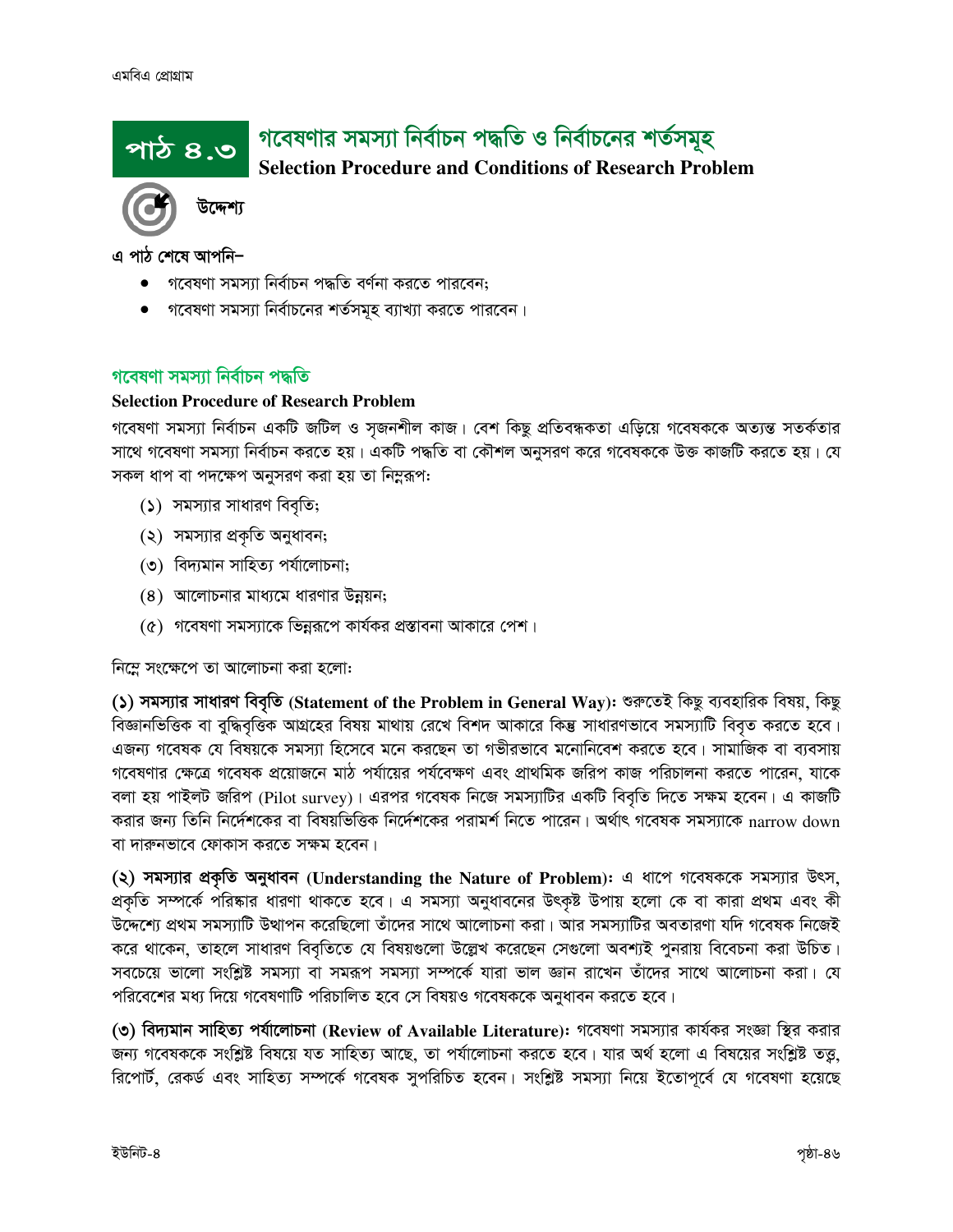সেগুলো সম্পর্কে পর্যাপ্ত ধারণা থাকা দরকার। এর মূল উদ্দেশ্য হলো গবেষণা পরিচালনার জন্য কী ধরনের তথ্য-উপাত্ত বিদ্যমান আছে, তা জানা এবং সমস্যার ছোট বিবৃতি তৈরি করার কৌশল ও জ্ঞান রপ্ত করা।

(8) আলোচনার মাধ্যমে ধারণার উন্নয়ন (Developing the Ideas through Discussions): আলোচনার মাধ্যমে অনেক গুরুত্বপূর্ণ তথ্য ও নতুন ধারণা পাওয়া যায়। গবেষক তাঁর সমস্যার বিষয়ে অভিজ্ঞ সহকর্মী বা ইতোপূর্বে এ ধরনের সমস্যা নিয়ে কাজ করেছেন তাঁদের সাথে আলোচনা করতে পারেন। একে বলে অভিজ্ঞতা জরিপ (Experience survey)।

(৫) গবেষণা সমস্যাকে ভিন্নরূপে কার্যকর প্রস্তাবনা আকারে পেশ (Rephrasing the Research Problem): শেষ ধাপে এসে গবেষক গবেষণা সমস্যাকে ভিন্নরূপে বাস্তবতার নিরিখে বা কার্যকর প্রস্তাবনা (working proposition) আকারে রূপান্তর ঘটাবেন। গবেষণা সমস্যার প্রকৃতি সহজেই পরিষ্কারভাবে অনুধাবন করা যাবে, যে পরিবেশের মধ্যে গবেষণা চালিত হবে তা থাকবে সুসংজ্ঞায়িত। সমস্যা আলোচনা হবে উন্নত, বিদ্যমান সাহিত্য পর্যালোচনাও হবে নিখুঁত।

পরিশেষে বলা যায়, গবেষণা সমস্যা নির্বাচন পদ্ধতি একটি ধারাবাহিক প্রক্রিয়া। গবেষক তাঁর নিজস্ব দক্ষতাকে কাজে লাগিয়ে ভিন্নতর উপায় অবলম্বন করে গবেষণা সমস্যা নির্বাচন করতে পারেন।

# গবেষণা সমস্যা নিৰ্বাচনের শর্তসমূহ

#### (Conditons of Selecting Research Problem)

গবেষণা সমস্যা নির্বাচন করা গবেষণা প্রক্রিয়ার একটি অন্যতম ধাপ। তাই গবেষণা সমস্যা নির্বাচনের কতিপয় শর্ত রয়েছে। সেগুলো নিম্নে সংক্ষেপে আলোচনা করা হলো:

প্রথমত: গবেষণার জন্য সমস্যা নির্বাচনের প্রথম বিষয় হচ্ছে, গবেষণাটি কোনো তাত্তিক বা প্রায়োগিক সমস্যা সমাধানে সহায়ক হবে কিনা। তাত্ত্বিক বা ব্যবহারিক দৃষ্টিকোণ থেকে সমস্যাটি তাৎপর্যপূর্ণ হতে হবে।

দ্বিতীয়ত: গবেষণা সমস্যা সমাধানের বা গবেষণা পরিচালনা এবং গবেষণার তথ্য সংগ্রহের জন্য প্রয়োজনীয় উপকরণাদি, আনুষঙ্গিক সুযোগ-সুবিধা আছে কিনা।

তৃতীয়ত: তৃতীয় শর্ত হচ্ছে গবেষণার জন্য প্রয়োজনীয় সময় ও অর্থ যথোপযুক্ত কিনা। এজন্য বিস্তারিত সময় কাঠামো বা detailed time frame এবং বাজেট দিতে হবে।

চতুর্থত: গবেষণা পরিচালনার জন্য গবেষক ও তাঁর সহযোগীদের প্রয়োজনীয় যোগ্যতা ও দক্ষতা আছে কিনা।

তাই উপরে আলোচিত গবেষণা সমস্যা নির্বাচনের শর্তসমূহ সম্পর্কে একজন গবেষকের সুস্পষ্ট ধারণা থাকা আবশ্যক।

### সারসংক্ষেপ

গবেষণা সমস্যা নির্বাচন পদ্ধতি একটি জটিল, সৃজনশীল ও ধারাবাহিক কাজ। যে সকল পদক্ষেপ অনুসরণ করা হয় তা হলো সমস্যার সাধারণ বিবৃতি, সমস্যার প্রকৃতি অনুধাবন, বিদ্যমান সাহিত্য পর্যালোচনা, আলোচনার মাধ্যমে ধারণার উন্নয়ন এবং শেষে গবেষণা সমস্যাকে কার্যকর প্রস্তাবনা আকারে পেশ। গবেষণা সমস্যা নির্বাচনে কতগুলো শর্তাবলিও বিবেচনা করতে হয়।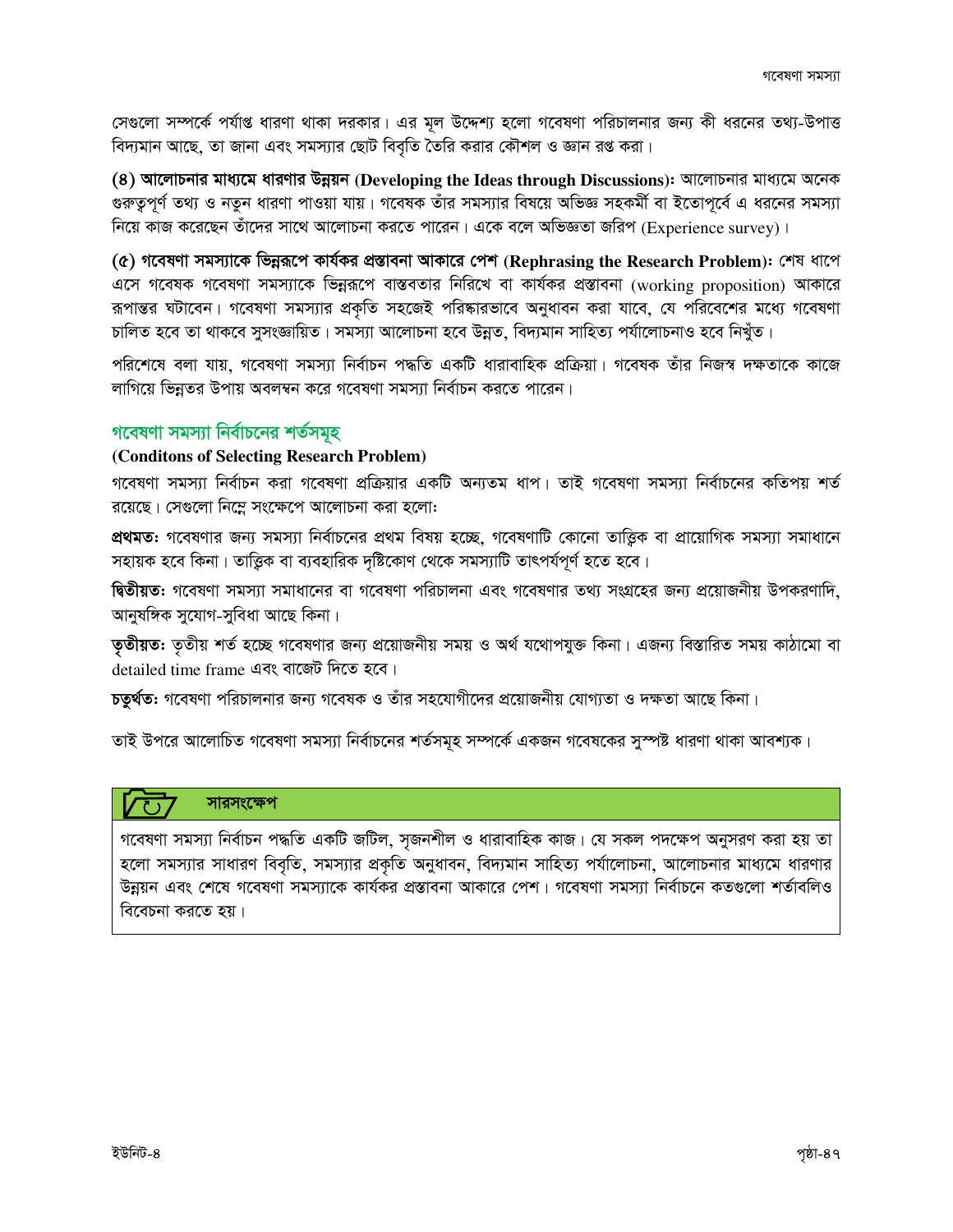# গবেষণা সমস্যা প্ৰণয়ন

**Formulation of Research Problem** 



এ পাঠ শেষে আপনি–

পাঠ ৪.৪

গবেষণা সমস্যা প্রণয়ন করতে সক্ষম হবেন।

#### গবেষণা সমস্যা প্ৰণয়ন

#### **Formulation of Research Problem**

গবেষণা সমস্যা চিহ্নিতকরণ বা নির্বাচনের পর প্রয়োজন হয় এর একটি নির্দিষ্ট কাঠামো। অর্থাৎ পরিষ্কারভাবে গবেষণা সমস্যাকে সংজ্ঞায়ন করা। আর এ সংজ্ঞায়ন প্রক্রিয়াটি হলো সমস্যাকে গবেষণার কার্য উপযোগী রূপদান করা। এ সম্পর্কে নিম্নে আলোচনা করা হলো।

(১) **প্রশ্ন উদ্ভাবন:** নিজেকে প্রশ্ন করে উদ্ভাবন করতে হবে, "একজন গবেষক হিসেবে কোন্ ব্যবসায়িক ঘটনা নিয়ে তিনি কাজ করবেন।" এরূপ প্রশ্নু উদ্ভাবন ব্যবসায়িক ঘটনা প্রকৃতপক্ষে ঘটেছে কিনা সে ব্যাপারে সন্দেহ তুলে ধরে। কোনো ব্যবসায়িক নমুনার ব্যাখ্যা পাওয়ার জন্যও এরূপ প্রশ্ন উদ্ভাবিত হতে পারে।

(২) প্রশ্নের যৌক্তিকতা আনয়ন: এ পর্যায়ে প্রশ্নের যৌক্তিকতা আনয়ন করতে হয়। এটা দুভাবে করা যেতে পারে। প্রথম হলো তাত্তিকভাবে অর্থাৎ বিভিন্ন তত্তগত জ্ঞানকে কাজে লাগিয়ে এবং দ্বিতীয়ত ব্যবহারিকভাবে বাস্তব উপযোগিতার নিরিখে।

(৩) প্রশ্ন নির্দিষ্টকরণ: উদ্ভাবিত প্রশ্নকে যৌক্তিকতার মানদণ্ডে বিচার বিবেচনা করে নির্দিষ্ট অবস্থায় রূপান্তরিতকরণ হলো প্রশ্ন নির্দিষ্টকরণ। এ প্রেক্ষাপটে গবেষণা অনুশীলন করতে বেশ কিছু সাধারণ কৌশল অবলম্বন করা যেতে পারে। তা নিম্লে বৰ্ণনা করা হলো:

(ক) সাধারণ বিবৃতি প্রস্তুতকরণ: কিছু বৈজ্ঞানিক, বুদ্ধিবৃত্তিক ও অনুশীলনের বিষয় মাথায় রেখে গবেষণা সমস্যার একটি সাধারণ বিবৃতি তৈরি করতে হয়। এ বিবৃতির মাধ্যমে গবেষণা সমস্যার পরিধি, অনুমিতি ও ব্যবহৃত পদ বা শব্দ বা বাক্যসমূহের পরিচিতি ঘটে।

(খ) **সমস্যার প্রকৃতি অনুধাবন:** এ পর্যায়ে গবেষককে গবেষণা সমস্যার প্রকৃতি অনুধাবন করতে হয়। গবেষক নিজে ছাড়াও আরো অন্যরা যারা এ সমস্যা নিয়ে কাজ করেছেন তারা কীভাবে সমস্যাকে স্পষ্ট ও নির্দিষ্ট করেছেন তা জানতে পারলে সমস্যার প্রকৃতি অনুধাবন সহজ হয়।

(গ) সংশ্লিষ্ট সাহিত্য পর্যালোচনা: গবেষণা সমস্যা সম্পর্কিত বিভিন্ন পত্রপত্রিকা, প্রতিবেদন, বইপুস্তক, জার্নাল অধ্যয়ন করে গবেষণা শূন্যতা (research gap) নির্ণয় করা হয়।

(ঘ) আলোচনার মাধ্যমে চিন্তাভাবনার উন্নয়ন: গবেষক গবেষণা সমস্যা সংশ্লিষ্ট অভিজ্ঞ, দক্ষ সহকর্মী বা বিশেষজ্ঞ ব্যক্তিবর্গ যাঁরা ইতোপূর্বে এ ধরনের সমস্যা নিয়ে কাজ করেছেন, তাঁদের সাথে আলোচনা করে ধারণা সমৃদ্ধ করতে পারেন।

(ঙ) কার্যোপযোগী প্রস্তাবনা তৈরি: সবশেষে প্রয়োজনে ভিন্নরূপে গবেষণা সমস্যার অর্থাৎ কাজের উপযোগী প্রস্তাবনা তৈরি করা ।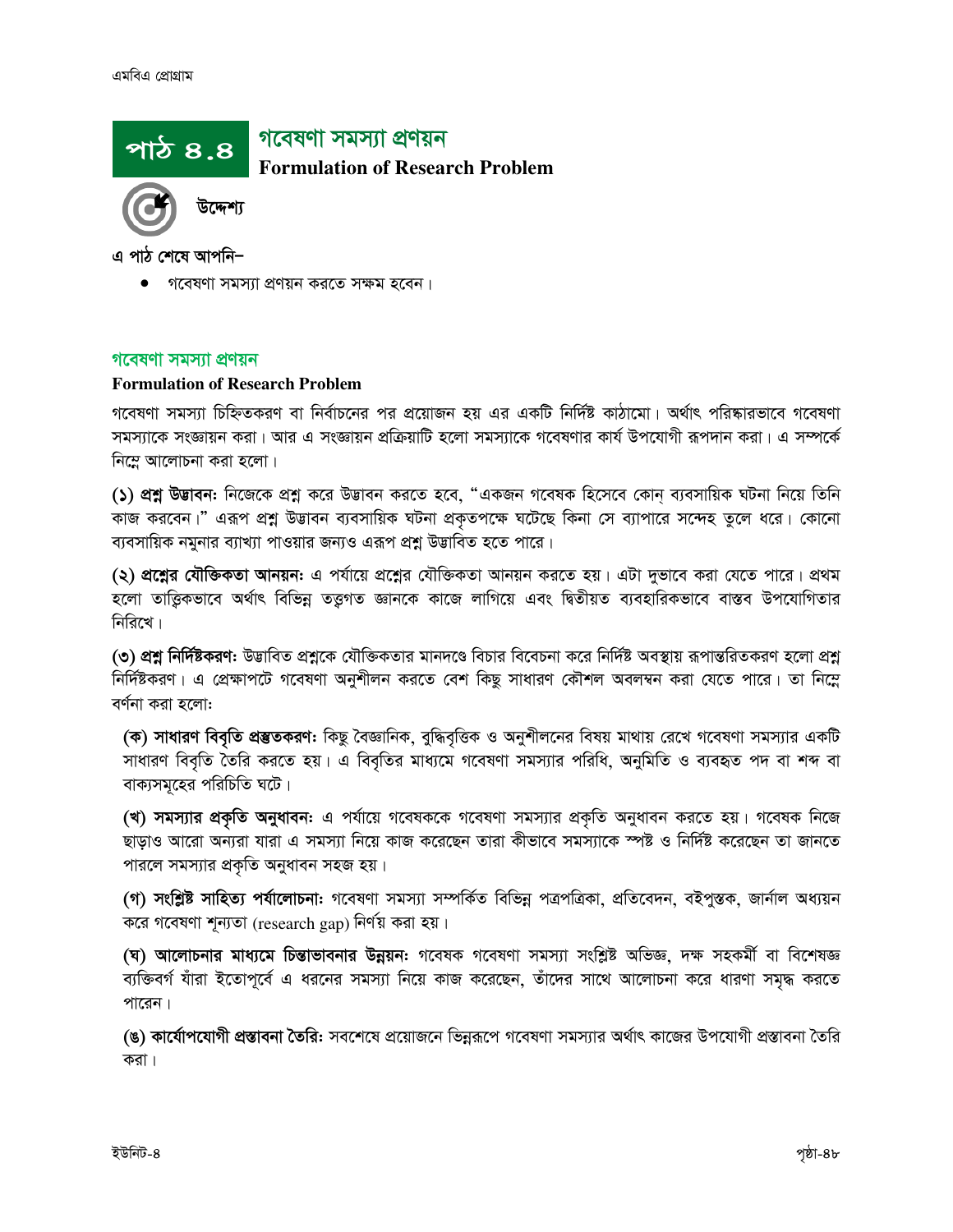C. R. Kothari গবেষণা সমস্যা সংজ্ঞায়ন বা প্রণয়নে উপরিউক্ত আলোচিত বিষয়গুলো ছাড়াও নিম্নের বর্ণিত বিষয়গুলোর প্রতি গুরুত্বারোপ করেছেন।

- টেকনিক্যাল টাৰ্মস, শব্দ বা প্ৰতিশব্দ যা গবেষণা সমস্যায় বিশেষ কোনো অৰ্থ বহন করে তা পরিষ্কারভাবে সংজ্ঞায়িত  $i)$ করতে হবে;
- ii) গবেষণা সমস্যার সাথে সংশ্লিষ্ট অনুমিত শর্ত (assumptions) অথবা স্বীকার্য (postulates) থাকলে অবশ্যই স্পষ্ট করতে হবে;
- iii) অনুসন্ধান মূল্যের (সমস্যা নির্বাচনের মানদন্ড) সোজাসুজি বিবৃতি দিতে হবে;
- $iv$  সুবিধাজনক সময়সীমা ও সহজলভ্য তথ্য উপাত্ত বিষয়টি বিবেচনা করতে হবে;
- $v$ ) সমস্যার বিবৃতিতে অনুসন্ধানের পরিধি ও সীমা উল্লেখ করতে হবে।

# সারসংক্ষেপ

চিহ্নিত বা সনাক্তকৃত গবেষণা সমস্যাটি কার্য উপযোগী অবস্থায় রূপদান করা হলো গবেষণা সমস্যা প্রণয়ন করা। গবেষণা সমস্যা প্রণয়ন কাজটি একটি ধারাবাহিক প্রক্রিয়া। সমস্যার প্রশ্নু উত্থাপন থেকে শুরু করে এর যৌক্তিকতা প্রদর্শন, নির্দিষ্টকরণ, সাধারণ বিবৃতিতে সরলীকরণ এবং কার্যোপযোগী প্রস্তাবনা আকারে পেশের মাধ্যমে গবেষণা সমস্যা প্রণয়ন কাজটি সমাপ্ত হয়।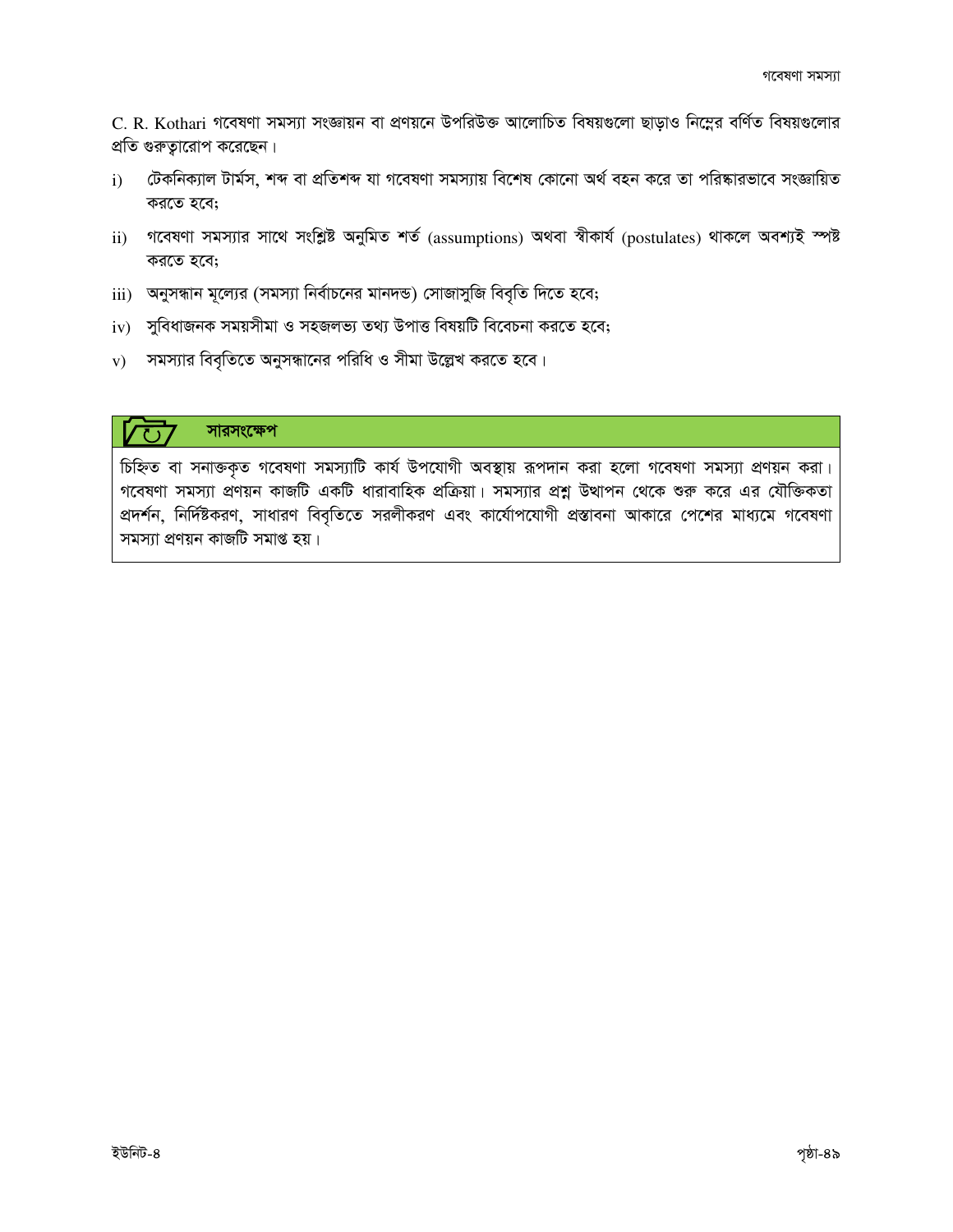# গবেষণার সমস্যা প্রণয়নের নমুনা

**A** S**ample of Formulating Research Problem**

উদ্দেশ্য

এ পাঠ শেষে আপনি–

<u>পাঠ ৪.৫</u>

গবেষণা সমস্যা প্ৰণয়ন করতে পারবেন।

#### গবেষণার সমস্যা প্রণয়নের নমুনা

#### **A Sample of Formulating Research Problem**

গবেষণা সমস্যা প্রণয়নের নমুনা হিসেবে আমরা N.K. Malhotra এর 'Marketing Research An Applied *Orientation'* গ্রন্থের *Harley Goes whole Hog কে*স স্টাডিটি আলোচনা করতে পারি।

 $\alpha$ মটরসাইকেল উৎপাদনকারী *Harley Davidson (www. harleydavidson.com)* ২০০১ সালে রেকর্ডসংখ্যক মোটরসাইকেল উৎপাদন করে যাতে তাদের মুনাফা ৩.৩ বিলিয়ন মার্কিন ডলার ছাড়িয়ে যায়। যদিও মোটরসাইকেল পরিবেশকগণের প্রত্যাশা ছিল কোম্পানি আরো বেশি উৎপাদন করুক। কিন্তু এ ধরনের বিনিয়োগে কোম্পানি বেশ সন্দেহপ্রবণ ছিল। পরবর্তিতে উচ্চ ব্যবস্থাপনার ঝুঁকি গ্রহণের পরিবর্তে ঝুঁকি গ্রহণ বিমুখতার কারণে বিক্রয় কমে যায়। *Harlev Davidson* ঝঁকি গ্রহণ করে নতুনভাবে বিনিয়োগ করে ভালো ফলাফল লাভ করেন। যদিও এত দ্রুত নতুন বিনিয়োগে কোম্পানির উচ্চ ব্যবস্থাপকগণ বেশ ভীত ছিলেন। নতুন বিনিয়োগ সিদ্ধান্ত কোম্পানির ব্যাপক বাজার সম্প্রসারণ এবং মার্কেট লিডারে পৌছাতে সহায়তা করে। শিল্প বিশেষজ্ঞদের সাথে আলাপে বোঝা যায়, এ বিস্তর বিক্রয়ের পিছনে মুখ্য ভূমিকা পালন করে ক্রেতাদের ব্র্যান্ড বিশ্বস্ততা বা আনুগত্য (Brand loyalty)। গবেষণায় মাধ্যমিক ডেটায় প্রকাশ পায় যে, অধিকাংশ মোটরসাইকেল ক্রেতার নিজস্ব মোটরগাড়িও ছিল। মোটরসাইকেল ক্রেতাদের সাথে ফোকাস গ্রুপ আলোচনায় ওঠে আসে মোটরসাইকেল শুধুমাত্র বাহন নয়, চিত্তবিনোদনেরও এক অপূর্ব মাধ্যম। অবশ্য এ গ্রুপ ব্র্যান্ড বিস্ততার প্রতিও বেশ গুরুতারোপ করেছিলো।

কোম্পানির গবেষণা ও উন্নয়ন বিভাগ (R & D Department) পূর্বাভাস দেয় যে, ২০১০ সাল পর্যন্ত মোটরসাইকেল ব্যবহার চিত্তবিনোদন ও আমোদ-প্রমোদের মাধ্যম হিসেবে বজায় থাকবে। ব্যান্ড ইমেজ, প্রয়োজনীয় সম্পদের সুষ্ঠ ব্যবহার ও প্রযুক্তিগত মার্কেটিং দক্ষতা কোম্পানিটিকে বিশ্বের প্রধান মোটরসাইকেল উৎপাদনকারী হিসেবে প্রতিষ্ঠা পেতে সহায়তা করেছিলো।

উপরিউক্ত প্রক্রিয়া ব্যবস্থাপকীয় সিদ্ধান্ত সমস্যা (Management decision problem) এবং মার্কেটিং গবেষণা সমস্যা (Marketing research problem) সুসংজ্ঞায়নে (define) সহায়তা করে।

এখানে ব্যবস্থাপকীয় সিদ্ধান্ত সমস্যা ছিল- *Harley Devidson কে* আরো বেশি মোটরসাইকেল উৎপাদনে বিনিয়োগ করা কী উচিত?

আর মার্কেটিং গবেষণা সমস্যা ছিলো- মোটরসাইকেল ক্রেতাগণ দীর্ঘমেয়াদি অনুগত ক্রেতা (loyal buyers) হবেন কিনা তা নিৰ্ধারণ।

মূলত: এ গবেষণায় নিম্ললিখিত উপাদান নিহিত ছিলো।

- (১) কোম্পানির ক্রেতা কারা? তাদের ডেমোগ্রাফিক ও নির্দিষ্ট চেহারার বৈশিষ্ট্যগুলো কী?
- (২) বিভিন্ন প্রকার ক্রেতার মধ্যে কোনো স্বতন্ত্রতা পরিলক্ষিত হয় কী? যদি হয় তা অর্থপূর্ণ উপায়ে বাজার বিভাজন (Segment) কী সম্ভব?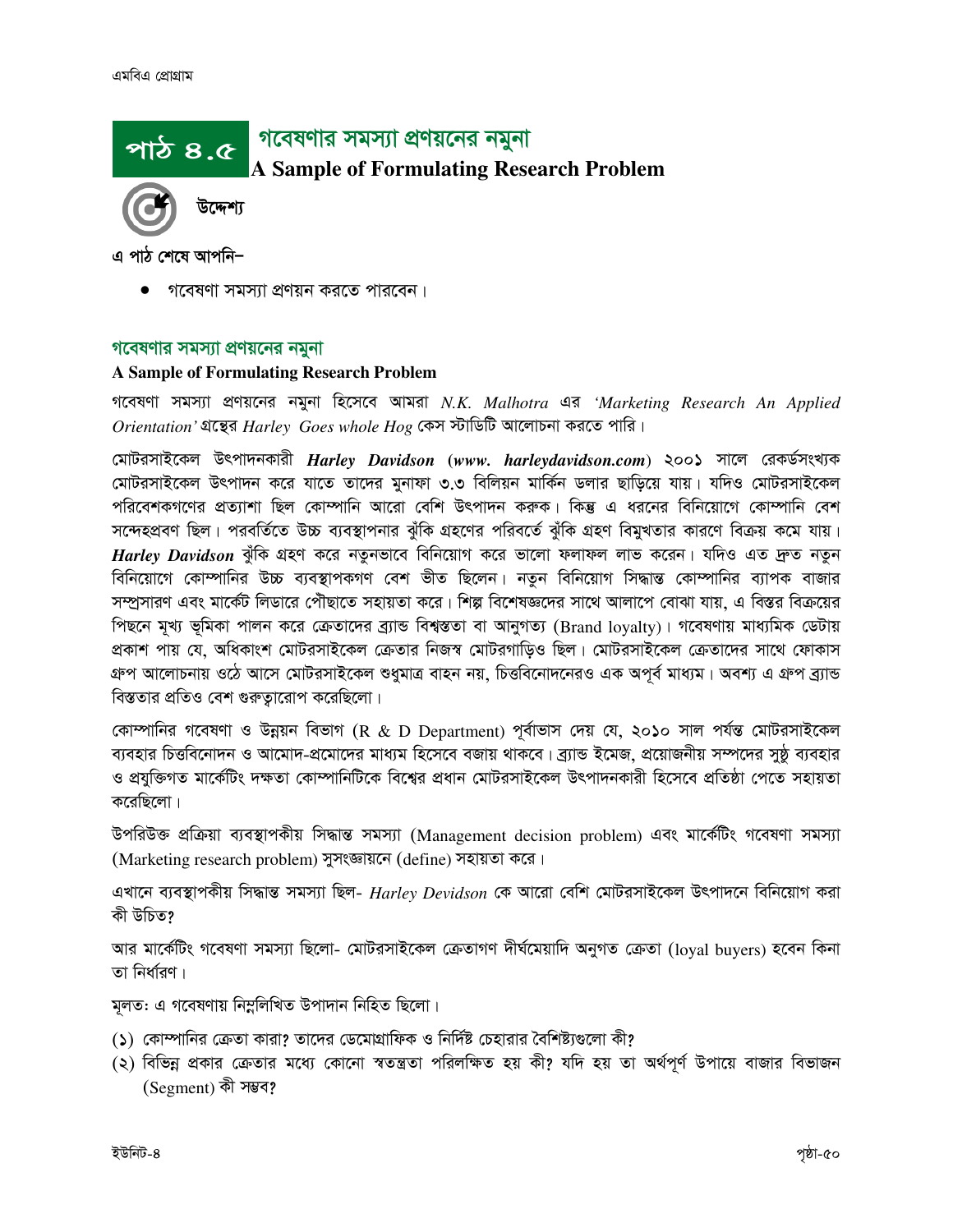(৩) কোম্পানি সম্পর্কে ক্রেতাদের অনুভূতি কী? একই আপিলে (appeal) কি সকল ক্রেতা প্রেষিত?

(8) কোম্পানির প্রতি সকল ক্রেতা কি অনুগত? ব্র্যান্ড বিশ্বস্ততা বা আনুগত্যের ব্যাপ্তি কী?

একটি গবেষণা প্রশ্ন [Research questions (RQs)] পরীক্ষার জন্য সহযোগী কল্পনা যাচাই (Associated hypotheses  $(H<sub>S</sub>)$  প্রয়োজন।

RQ: Can the motorcycle buyers be segmented based on psychographic characteristics?

 $H<sub>1</sub>$ : There are distinct segments of motorcycle buyers.

 $H_2$ : Each segment is motivated to own a Hurley for a different reason.

 $H_3$ : Brand loyalty is high among Harley Davidson customers in all segments.

গবেষণাটি ব্র্যান্ড বিশ্বস্ততা বা আনুগত্যের তত্তু অর্থাৎ ব্র্যান্ডের প্রতি ইতিবাচক বিশ্বাস, মনোভাব, প্রভাব, অভিজ্ঞতা ইত্যাদি ওপর পরিচালিত হয়। গুণগত ও পরিমাণগত উভয় গবেষণায় এটি পরিচালিত হয়। প্রথমত, ফোকাস গ্রুপের অন্তর্ভুক্ত ছিলো মোটরসাইকেলের বর্তমান ক্রেতা, ভবিষ্যত ক্রেতা ও অন্য ব্র্যান্ডের ক্রেতাগণ যারা Harley Devidson সম্পর্কে তাঁদের অনুভূতি ব্যক্ত করেছিলো। তারপর ১৬০০০ জন ব্যক্তির ওপর জরিপ চালানো হয়।

গবেষণায় নিম্নলিখিত ফলাফল (findings) পাওয়া যায়।

- $\bullet$  সাত ক্যাটাগরির ক্রেতা পরিলক্ষিত হয়। অর্থাৎ  $\rm H$ , সমর্থন করে।
- সকল ক্রেতারই মোটরসাইকেল ব্যবহারে একই আপিল (appeal) ছিলো। অর্থাৎ এটাকে তাঁরা স্বাধীন, স্বাচ্ছন্দ ও ক্ষমতার প্রতীক মনে করে। অর্থাৎ $\rm\,H_{2}$  এর বিপরীত।
- $\bullet$  সকল ক্রেতাই দীর্ঘমেয়াদের জন্য কোম্পানির ক্রেতা ছিলো। যা  $\rm{H_{3}}$  সমর্থন করে।

আর এভাবে গবেষণা ফলাফলের দ্বারা কোম্পানি বেশি মোটরসাইকেল উৎপাদনে বিনিয়োগ করে এবং সফল হয়।

এ কেস স্টাডির মাধ্যমে আমরা পরিস্কার বুঝতে পারলাম কীভাবে গবেষণা সমস্যা সংজ্ঞায়িত করা যায় এবং এর বিপরীতে যথার্থ এপ্রোচ উন্নয়ন বা প্রণয়ন করা যায়।

# সারসংক্ষেপ

গবেষণা সমস্যা প্রণয়নের সময় গবেষণা সমস্যার যথাযথ সংজ্ঞায়ন জরুরি। গবেষণা সমস্যা প্রণয়নের সময় গবেষণার সাথে জড়িত অংশীজনদের বৈশিষ্ট্য, চাহিদা, রুচি ইত্যাদি বিবেচনায় নিয়ে প্রয়োজনে কয়েকটি গবেষণা প্রশ্ন (Research Ouestions) তৈরি করা যায়। সেসব গবেষণা প্রশ্নের সম্ভাব্য উত্তরকে বিবেচনায় নিয়ে গবেষণা সমস্যা প্রণয়ন করা হয়।